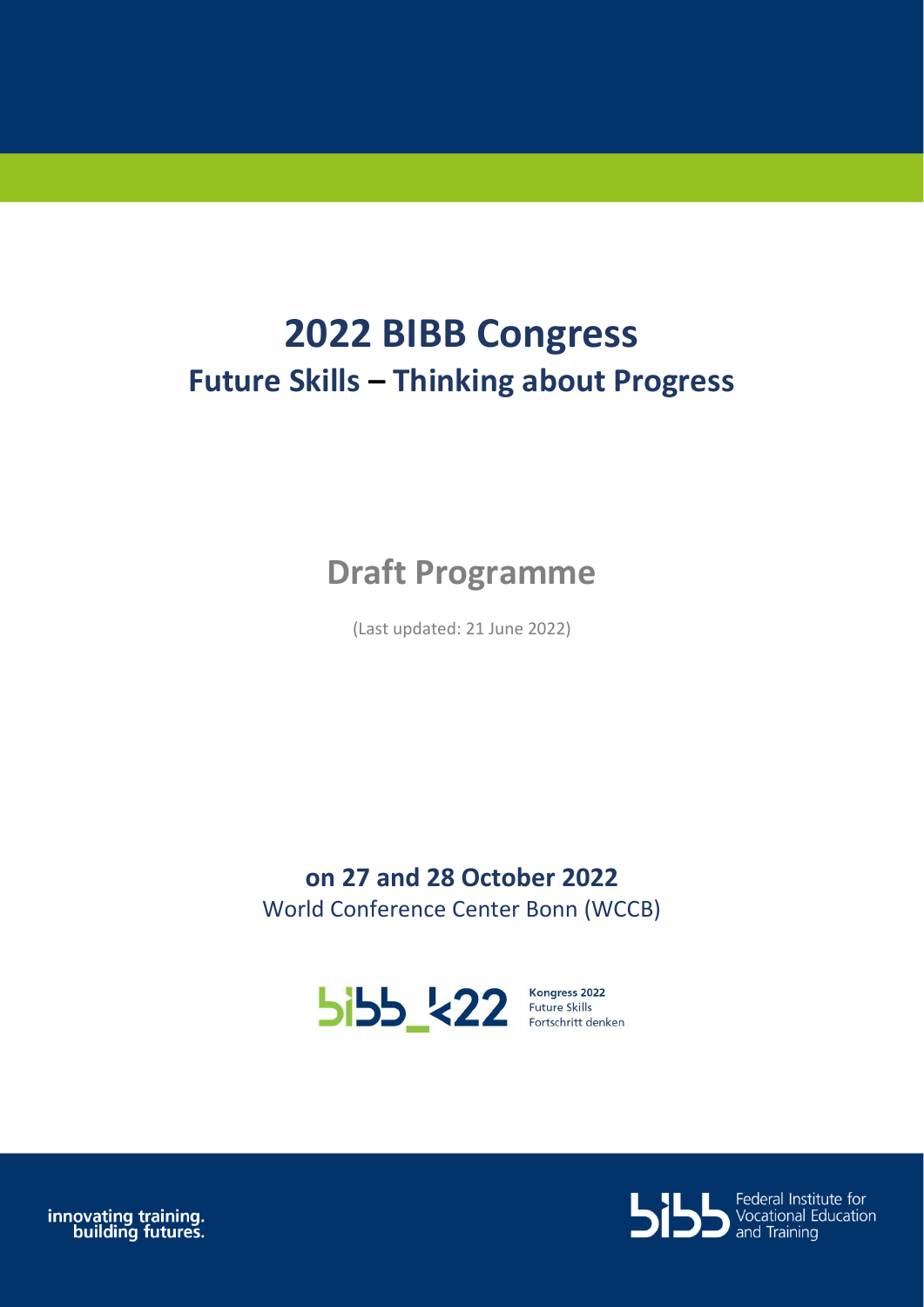### **Thursday, 27 October 2022**

- 11:00 am Start of registration/visit to the exhibition
- 12:00 noon Light lunch/continuation of registration/ visit to the exhibition
- 1:00 pm **Welcome address** Prof. Dr. Friedrich Hubert Esser *President of the Federal Institute for Vocational Education and Training*
- 1:10 pm **Keynote address** Bettina Stark-Watzinger *Federal Minister of Education and Research*
- 1:35 pm **Keynote address**  Dr. Frank Appel *CEO of the Deutsche Post DHL Group*
- 2:00 pm **Further keynote presentations I – Requirements of a sustainable and knowledge-based economy and society** 
	- ➢ Prof. Dr. Claudia Kemfert, *German Institute for Economic Research (DIW), Berlin (to be confirmed)* - Requirements of the economy
	- ➢ Prof. Dr. Dirk Messner, *President of the Federal Environmental Office, Dessau* - Requirements of society
	- ➢ Prof. Dr. Sabine Pfeiffer, *Institute for Sociology, University of Erlangen-Nuremberg*
		- Where does vocational education and training stand?

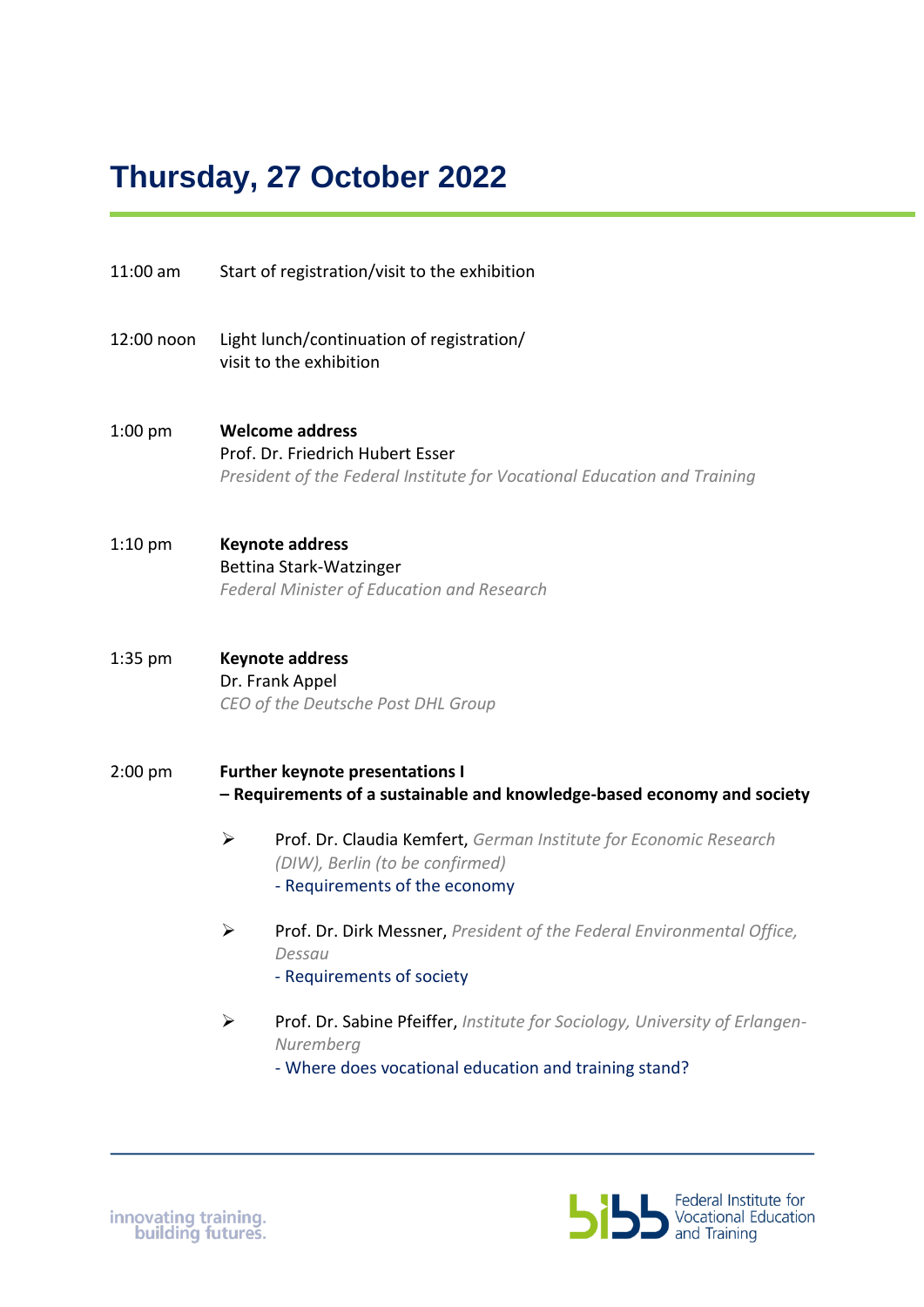#### 2:30 pm **Panel discussion I**

- **Skill requirements of a sustainable and knowledge-based economy and society**
- **Is vocational education and training up to speed?**
- ➢ Kai Gehring, *Member of Parliament, Bündnis 90/Greens*
- ➢ Andreas Ehlert, *President of the Düsseldorf Chamber of Crafts and Trades*
- ➢ Marion Rövekamp, *Chief Human Resources Officer and Legal Affairs of EWE AG*
- ➢ Prof. Dr. Claudia Kemfert, *German Institute for Economic Research (DIW), Berlin (to be confirmed)*
- ➢ Prof. Dr. Dirk Messner, *President of the German Environment Agency, Dessau*
- ➢ Prof. Dr. Sabine Pfeiffer, *Institute for Sociology, University of Erlangen-Nuremberg*
- 3:30 pm Coffee break

#### 4:30 pm **Further keynote presentations II Opportunities for change – technology, immigration, training**

- ➢ Dr. Rainer Nägele, *Head of the Service and Human Resources Management Systems Research Unit at the Fraunhofer Institute for Industrial Engineering (Fraunhofer IAO)*  - The challenge of digitalisation and AI
- ➢ Prof. Dr. PHD Bernd Fitzenberger, *Director of the Institute for Employment Research (IAB)* - Immigration
- ➢ Prof. Dr. Hubert Ertl, *Head of Research and Deputy President of the Federal Institute for Vocational Education and Training (BIBB)* - Where does vocational education and training stand?

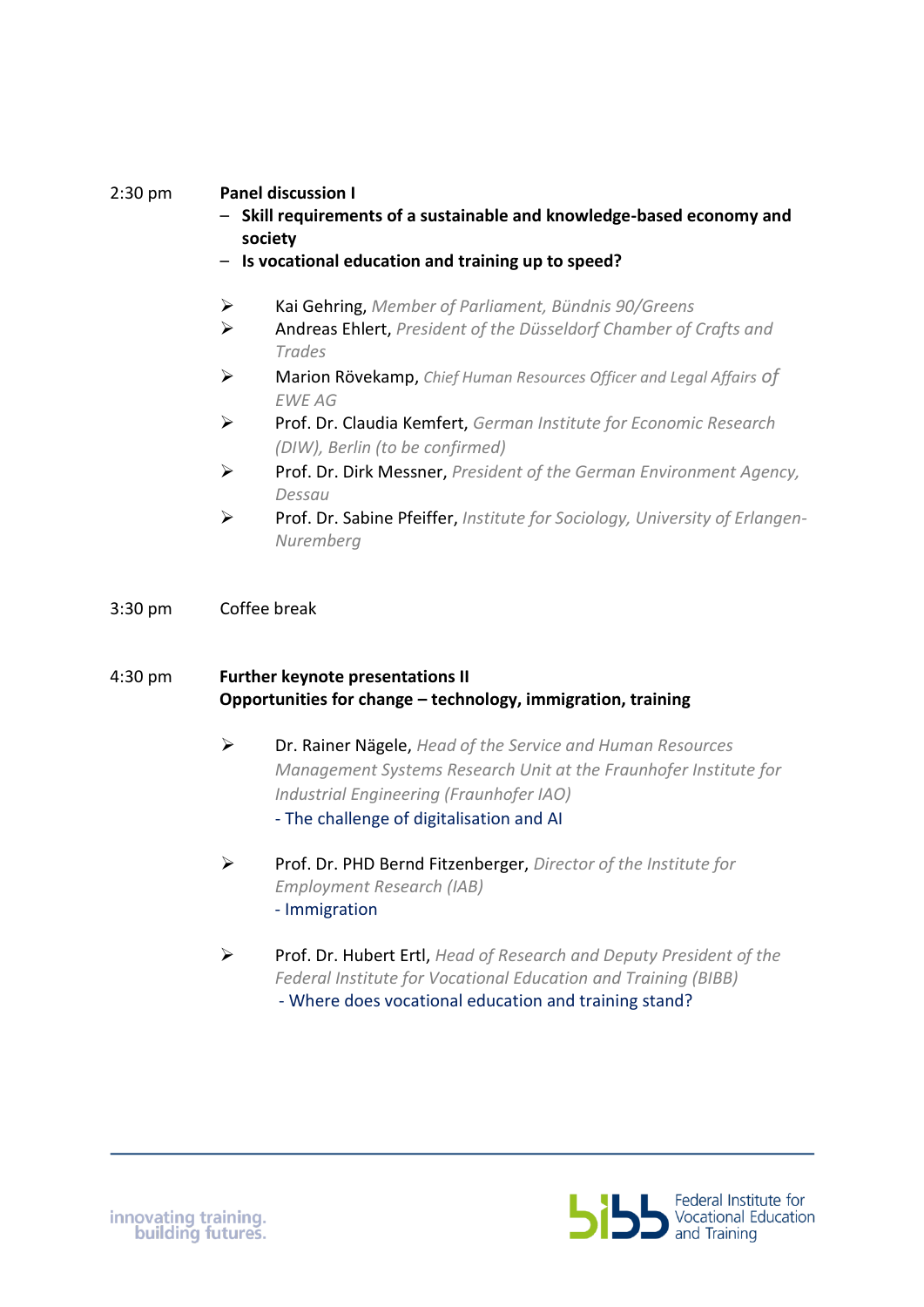#### 5:00 pm **Panel discussion II Opportunities for change for VET – technology, immigration, training**

- ➢ Dr. Bernhard Rohleder, *Managing Director of Bitkom e.V. (to be confirmed)*
- ➢ Yasmin Fahimi, *chemist and Chair of the German Confederation of Trade Unions (to be confirmed)*
- ➢ Karin Prien, *Chair of the Standing Conference of the Ministers of Education and Cultural Affairs in the Federal Republic of Germany (KMK), Schleswig-Holstein Minister of Education*
- ➢ Dr. Rainer Nägele, *Head of the Service and Human Resources Management Systems Research Unit at the Fraunhofer Institute for Industrial Engineering (Fraunhofer IAO)*
- ➢ Prof. Dr. PHD Bernd Fitzenberger, *Director of the Institute for Employment Research (IAB)*
- ➢ Prof. Dr. Hubert Ertl, *Head of Research and Deputy President of the Federal Institute for Vocational Education and Training (BIBB)*

6:00 pm **Wrap-up**

6:10 pm **Informal gathering to end the first day of the event – looking back at 50 years of BIBB. Light refreshments will be served.** *(Evening accompaniment from the BIBB Band)*

*Opened by: TBC*

*Day hosted by: Susanne Wieseler, WDR*

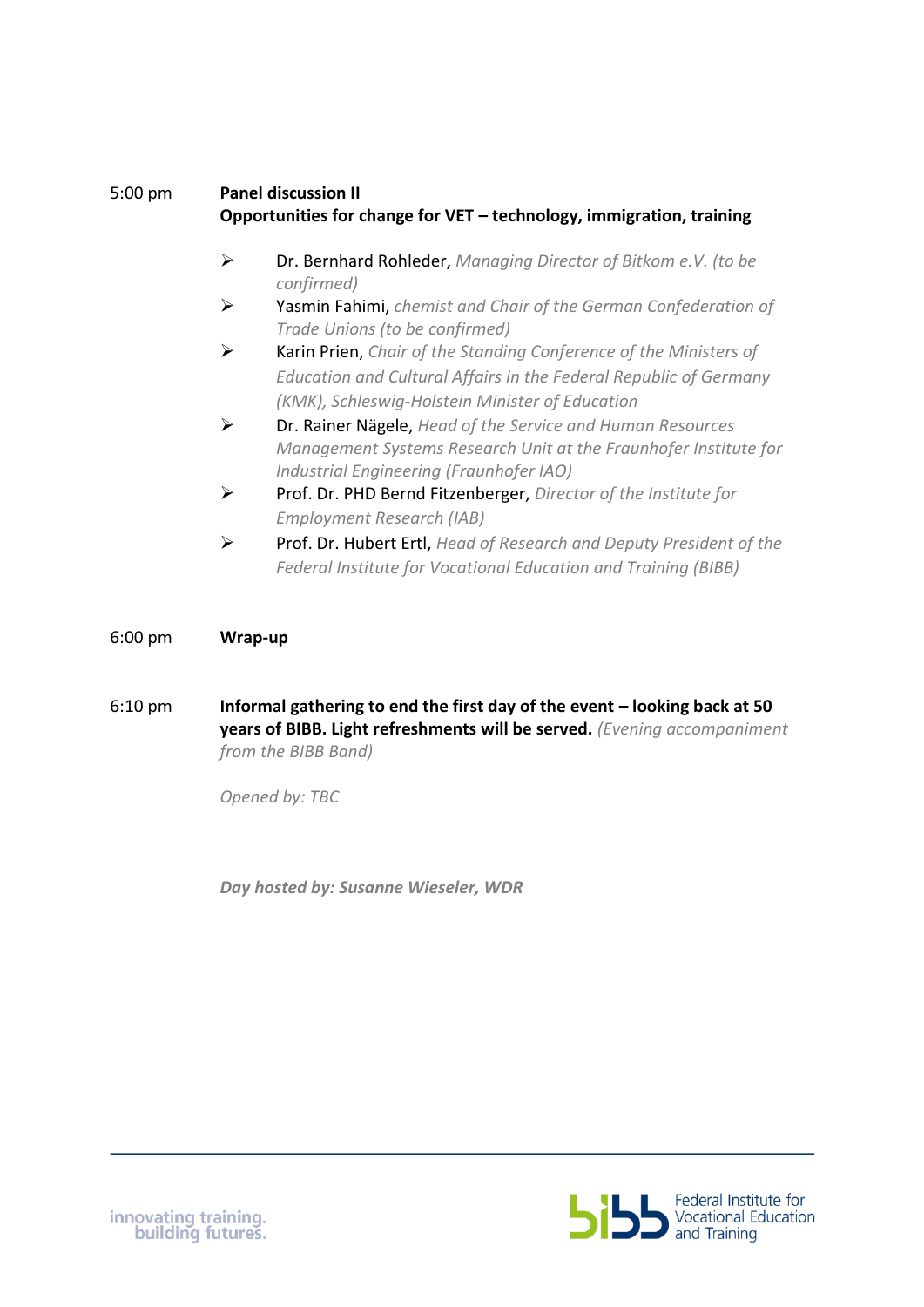### 9:00 am **Podium debate – review of the first day, perspectives** *(plenary session)* ➢ Dr. Sandra Garbade, *Hamburg Institute for Vocational Education and Training (HIBB)*  ➢ Elke Hannack, *German Confederation of Trade Unions (DGB)* ➢ Henning Kautz, *Association of German Chambers of Commerce and Industry (DIHK) Chair: Susanne Wieseler, WDR*  9:30 am Proceed to forums 9:40 am **Parallel Thinking Spaces – Requirements and structural options for vocational education and training**  *(Part 1)*  $\triangleright$  Green Economy – the societal shift  $\triangleright$  Shaping digital transformation  $\triangleright$  Skilled worker shortage in the craft trades – challenges and perspectives for the vocational education and training of the future  $\triangleright$  How can a skilled worker disaster be averted? By creating equivalence!  $\triangleright$  Continuing training ➢ Occupations. Research. Future. – Impetuses emerging from BIBB's Graduate Funding Programme  $\triangleright$  Migration of skilled workers – the role of vocational education and training in immigration and integration  $\triangleright$  Routes out of the crisis – structuring vocational education and training in a future-proof way

10:40 am Coffee break